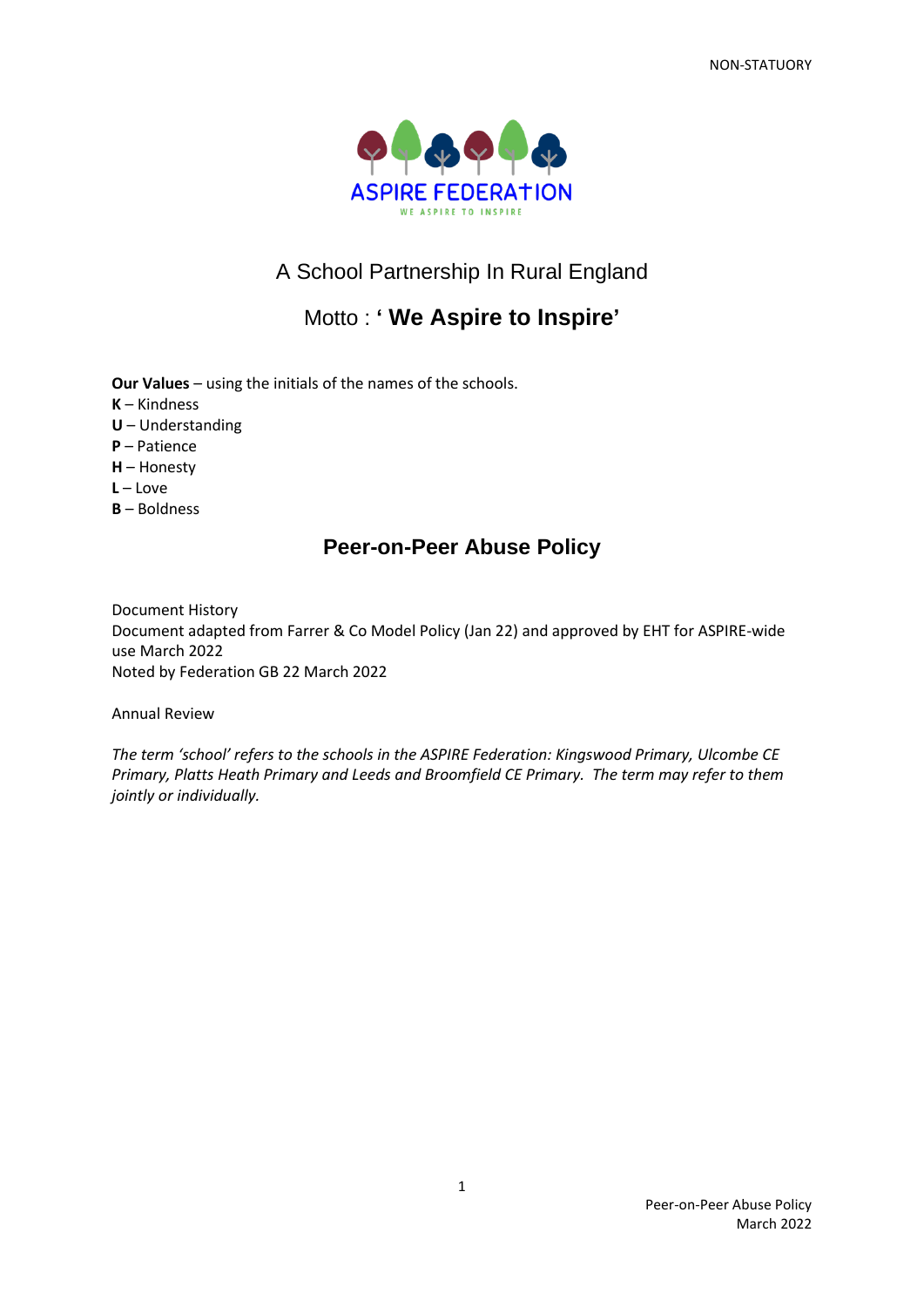At our two Church of England schools this policy will be delivered through strong links made to our Christian values:

Leeds & Broomfield Church of England Primary School

At Leeds & Broomfield we build strong foundations for all; to learn, flourish and fill their hearts with God's love. Everyone is important, valued and needed to make L&B grow. We give a quality all round nurturing education which develops the whole child; If the rain came we would not fall.

"As many hands build a house, so many hearts make a school."

(Matthew Ch 7 24-27)

RESPECT RESILIENCE EMPATHY CURIOSITY HONESTY

Our school Christian Values support the development of the children and all within the school and local community, giving the children and staff a positive outward looking view. The pupils and staff support and help each other and the local community enabling all to flourish.

We have explored the story of Matthew (Ch 7 24-27) showing curiosity, and the children felt empathy for the builder of the house on the sand, but said they must be resilient to try again. Jesus was honest with his followers and people followed and trusted him. The story continues showing how Jesus respected all and everyone who wanted to listen and learn could – no one was turned away. This high level of inclusion and respect is what makes Leeds and Broomfield a great school community to be part of 'many hearts make a school'.

Ulcombe Church of England Primary School

"Unity and diversity in the body – one body, many members."

(Corinthians Ch 12 12-27)

HOPE RESPECT ENDURANCE TRUST

At Ulcombe Church of England Primary School endurance plays an important role in both our social learning and cultural ethos, where children aspire to be the best they can be. Diversity is the key to our curriculum and opportunities to progress and succeed both academically and as individuals are provided – many members working in unity with respect for each other. Hope is at the heart of our school community and is explicitly shown by both children and adults in our school, regardless of where the path of life leads them. Through God's love and trust each individual learns the skills important for them but also adds value to the community as a whole.

We are Ulcombe Church of England Primary School and each one of us is a part of it!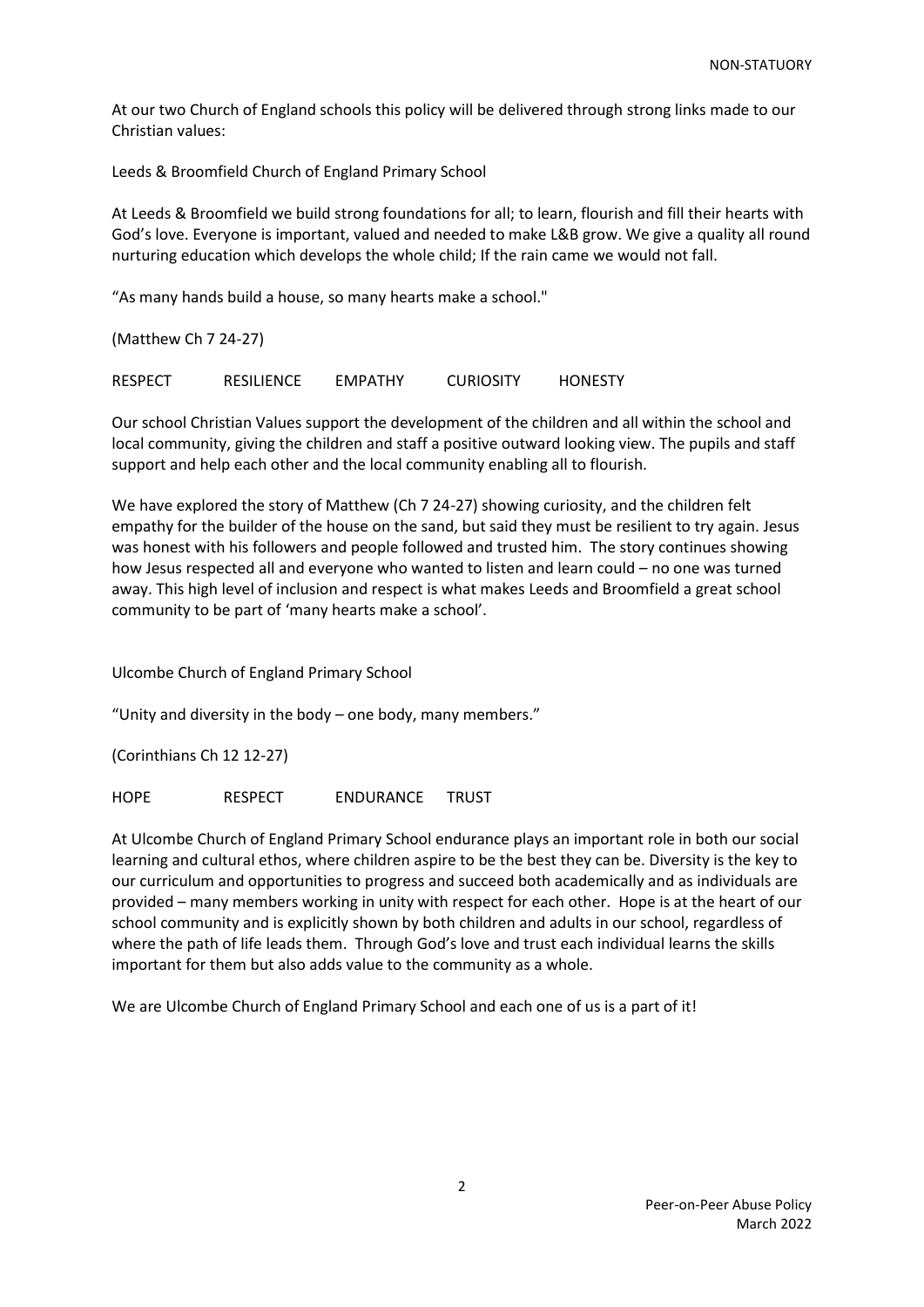### **Peer-on-Peer Abuse Policy**

# **Contents**

| How will the School respond to concerns or allegations of peer-on-peer abuse?  13         |
|-------------------------------------------------------------------------------------------|
|                                                                                           |
|                                                                                           |
|                                                                                           |
| On-going proactive work for a whole-school community Contextual Safeguarding approach  16 |

<span id="page-2-0"></span>*"Sometimes the people that you chill with want you to do certain things that you don't want to do, but you have to do it because you're part of that crew, you're part of it". (Participant, aged 13)*<sup>1</sup>

<sup>1</sup> Firmin, C., This is it. This is my life...Female Voice in Violence, Final Report. 2011. London: ROTA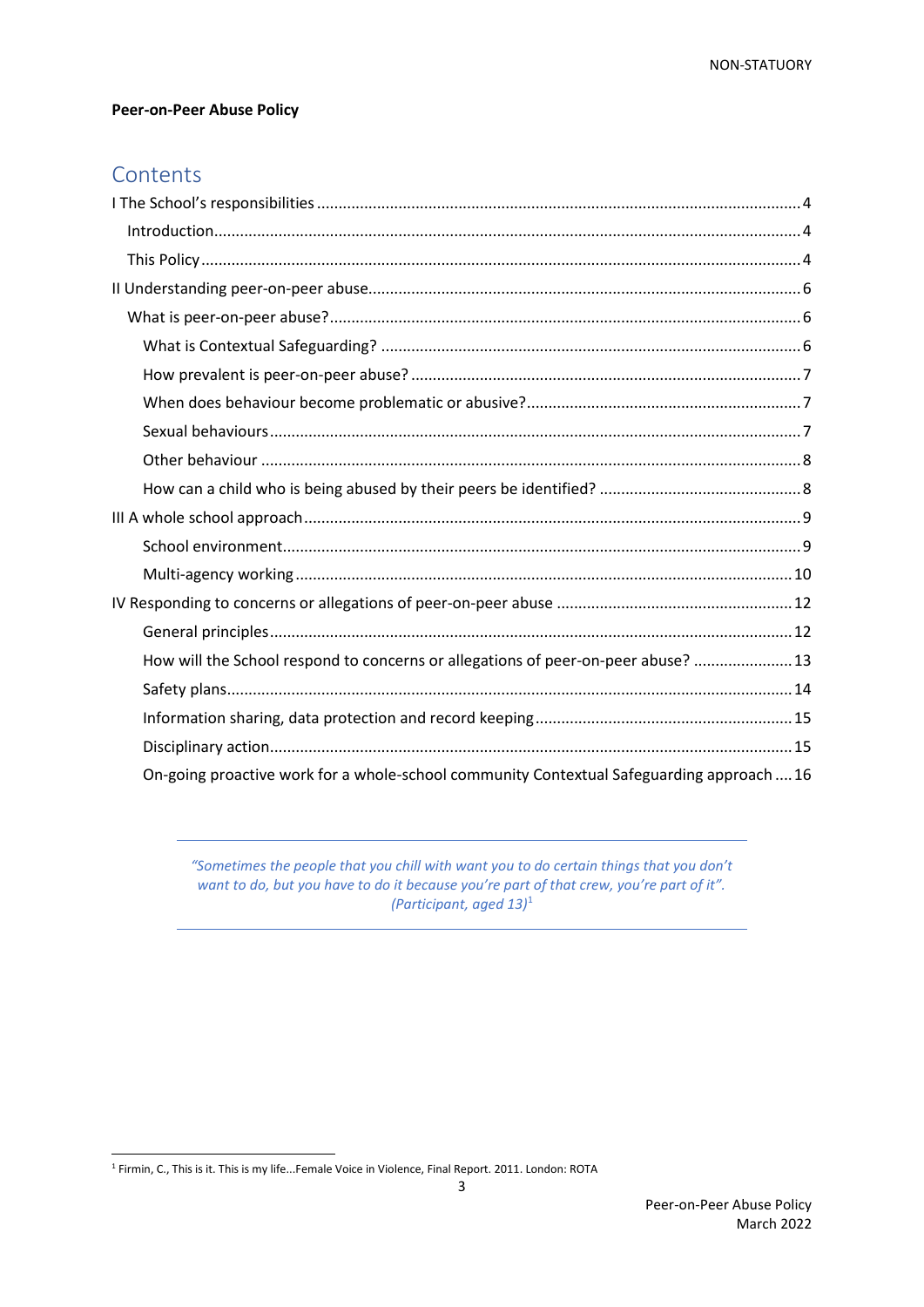# I The School's responsibilities

### <span id="page-3-0"></span>Introduction

The governors, senior leadership team, and all staff (which term shall apply to all volunteer staff members) at The ASPIRE Federation (the School) are committed to the prevention, early identification, and appropriate management of peer-on-peer abuse (as defined below) both within and beyond the School.

In particular, we:

- believe that in order to protect children, all schools should (a) be aware of the nature and level of risk to which their students are or may be exposed, and put in place a clear and comprehensive strategy which is tailored to their specific safeguarding context; and (b) take a whole-school community Contextual Safeguarding approach to preventing and responding to peer-on-peer abuse,
- regard the introduction of this policy as a preventative measure. We (a) do not feel it is acceptable merely to take a reactive approach to peer-on-peer abuse in response to alleged incidents of it; and (b) believe that in order to tackle peer-on-peer abuse proactively, it is necessary to focus on all four of the following areas: (i) systems and structures; (ii) prevention; (iii) identification; and (iv) response/intervention
- recognise national and increasing concern about this issue, and wish to implement this policy in order to mitigate harmful attitudes and peer-on-peer abuse in the school setting, and
- encourage parents to hold us to account on this issue, so that if their child is feeling unsafe as a result of the behaviour of any of their peers, they should inform the School so that it can ensure that appropriate and prompt action is taken in response.

### <span id="page-3-1"></span>This Policy

This policy:

- is the School's overarching policy for any issue that could constitute peer-on-peer abuse. It relates to, and should be read alongside, the School's child protection policy and any other relevant policies including, but not limited to, bullying (including cyber-bullying), youth involved sexual imagery, online safety, IT use, data protection and retention of records, children missing in education, student behaviour and discipline, exclusions, and (where relevant) weapons,
- sets out our strategy for improving prevention, and identifying and appropriately managing peer-on-peer abuse. In producing this policy we have also produced a risk assessment.
- applies to all [governors, the senior leadership team, and staff]. It is reviewed annually, and updated in the interim, as may be required, to ensure that it continually addresses the risks to which students are or may be exposed. A number of staff and students are involved in each annual review which involves, and is informed by, an assessment of the impact and effectiveness of this policy over the previous year,
- recognises that abuse is abuse, and should never be passed off as 'banter', 'just having a laugh', or 'part of growing up',
- is compliant with the statutory guidance on peer-on-peer abuse as set out in *Keeping Children Safe in Education* (September 2018),<sup>2</sup>

<sup>2</sup> Department for Education, *[Keeping Children Safe in Education:](https://assets.publishing.service.gov.uk/government/uploads/system/uploads/attachment_data/%20file/741314/Keeping_Children_Safe_in_Education__3_September_2018_14.09.18.pdf) Statutory guidance for school and colleges,* September 2018, paragraphs 42, 76, 77, 78 and 80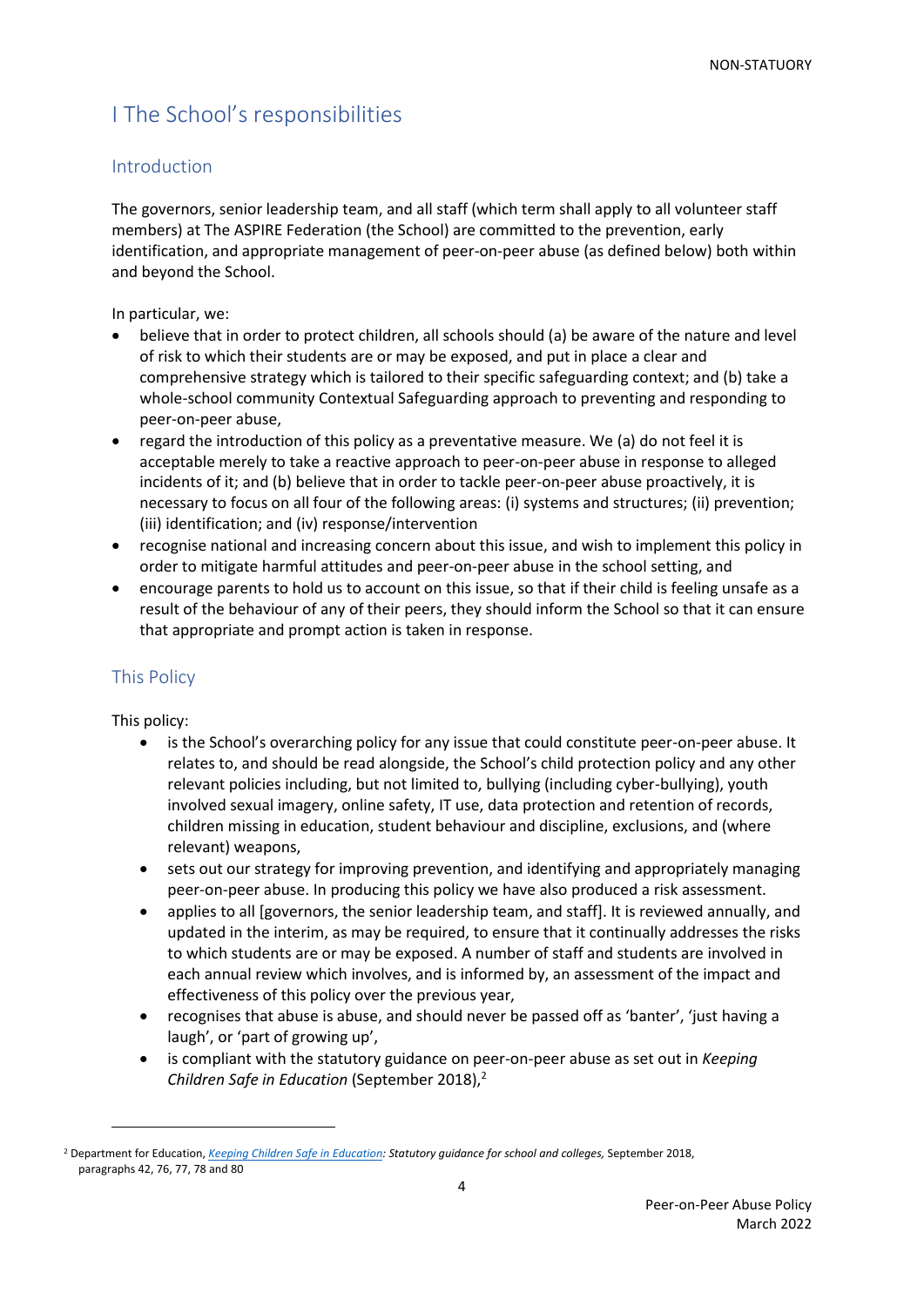- does not use the term 'victim' and/or 'perpetrator'. This is because our School takes a safeguarding approach to all individuals involved in concerns or allegations about peer-onpeer abuse, including those who are alleged to have been abused, and those who are alleged to have abused their peers, in addition to any sanctioning work that may also be required for the latter. Research has shown that many children who present with harmful behaviour towards others, in the context of peer-on-peer abuse, are themselves vulnerable and may have been victimised by peers, parents or adults in the community prior to their abuse of peers,
- uses the terms 'child' and 'children', which is defined for the purposes of this policy as a person aged under 18. We have nonetheless chosen not to restrict our approach to peer-onpeer abuse under this policy to children but instead to adopt a wider interpretation of our safeguarding responsibilities so that they apply to all students, regardless of age. Although the starting point is that the School's response to peer-on-peer abuse should be the same for all students, regardless of age, there may be some different considerations in relation to, for example, a child aged under 10, or a student aged 18 or over in terms of how local agencies and/or partners respond. This, for example, is likely to be different on the part of local authorities, given that their safeguarding duties are limited, in the case of children's social care – save for a number of specific exceptions
	- to children and, in the case of adult social care services, to adults with care and support needs. Similarly, the School's response to incidents involving the exchange of youth involved sexual imagery will need to differ depending on the age of the students involved [see the School's youth involved sexual imagery policy for further information]. There is also likely to be a more significant criminal justice response in relation to any student responsible for abuse who is aged 18 or over,
- should, if relevant, according to the concern(s) or allegation(s) raised, be read in conjunction with the DfE's advice on *Sexual Violence and Sexual Harassment Between Children in Schools and*
- *Colleges* (DfE's Advice) (May 2018), and any other advice and guidance referred to within it, as appropriate, and
- should be read in conjunction with the Local Safeguarding Partnership's Safeguarding Policy and Procedures, and any relevant Practice Guidance issued by it.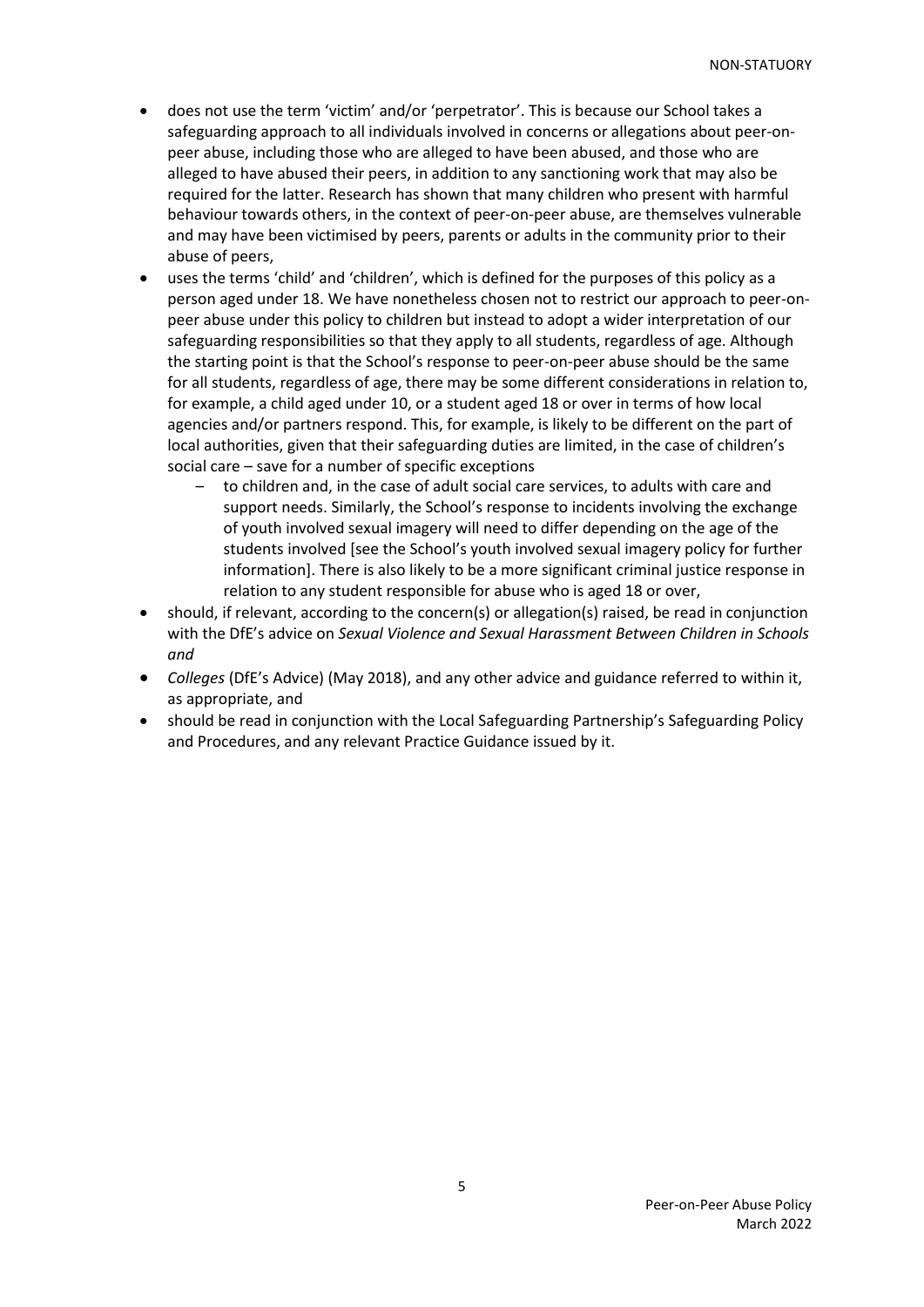# <span id="page-5-0"></span>II Understanding peer-on-peer abuse

<span id="page-5-1"></span>What is peer-on-peer abuse?

*"I beat them with words. This is most hurtful". (male, 18)*<sup>3</sup>

*"Initially I thought it [him calling to ask where I was and wanting details of who I met and what I was doing] was ok…I even kind of liked it, you know…I thought it was a sign he really cared for me."*<sup>4</sup>

For these purposes, peer-on-peer abuse is any form of physical, sexual, emotional and financial abuse, and coercive control, exercised between children, and within children's relationships (both intimate and non-intimate), friendships and wider peer associations. Peer-on- peer abuse can take various forms, including (but not limited to): serious bullying (including cyber-bullying), relationship abuse, domestic violence and abuse, child sexual exploitation, youth and serious youth violence, harmful sexual behaviour, and/or prejudice-based violence including, but not limited to, genderbased violence.

Examples of online peer-on-peer abuse would include sexting, online abuse, peer-on-peer grooming, the distribution of youth involved sexualised content, and harassment.

#### <span id="page-5-2"></span>**What is Contextual Safeguarding?**

This policy:

- a) encapsulates a Contextual Safeguarding approach, which is about changing the way that professionals approach child protection when risks occur outside of the family, thereby requiring all those within a Local Safeguarding Partnership to consider how they work alongside, rather than just refer into, children's social care, to create safe spaces in which children may have encountered peer-on-peer abuse.
- b) adopts a whole-school community Contextual Safeguarding approach, which means:
	- being aware of and seeking to understand the impact that these wider social contexts may be having on the School's students,
	- creating a safe culture in the School by, for example, implementing policies and procedures that address peer-on-peer abuse and harmful attitudes; promoting healthy relationships and attitudes to gender/ sexuality; hotspot mapping to identify risky areas in the School; training on potential bias and stereotyped assumptions,
	- being alert to and monitoring changes in students' behaviour and/or attendance.
	- contributing to local child protection agendas by, for example, challenging poor threshold decisions and referring concerns about contexts to relevant local agencies (see section entitled 'multi-agency working').

<span id="page-5-3"></span><sup>3</sup> Barter, Christine, Aghtaie, N., Larkins, C., et al., *[Safeguarding Teenage Intimate Relationships \(STIR\) Connecting online and offline contexts](https://www.safenet.bg/images/sampledata/files/STIR-Briefing-paper-5-English-Final.pdf)  [and risks, Briefing Paper 5](https://www.safenet.bg/images/sampledata/files/STIR-Briefing-paper-5-English-Final.pdf)*: Young People's Perspectives on Interpersonal Violence and Abuse in Intimate Relationships, 2015 4 Ibid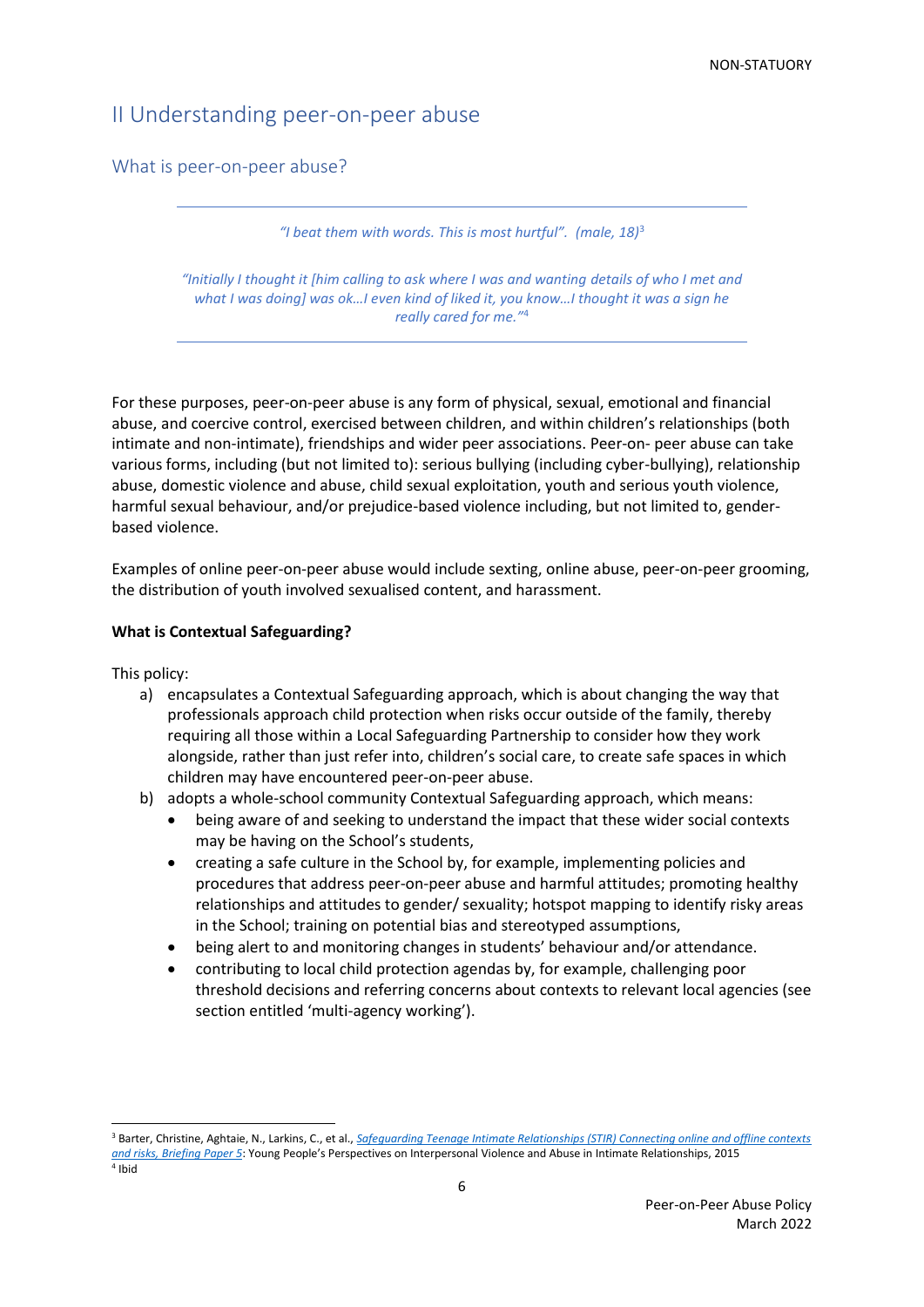### **How prevalent is peer-on-peer abuse?**

Research suggests that peer-on-peer abuse is one of the most common forms of abuse affecting children in the UK. For example, [more than four in ten teenage schoolgirls aged between 13 and 17 in England have experienced sexual coercion. Two thirds of contact sexual abuse experienced by children aged 17 or under was committed by someone who was also aged 17 or under].

### <span id="page-6-0"></span>**When does behaviour become problematic or abusive?**

All behaviour takes place on a spectrum. Understanding where a child's behaviour falls on a spectrum is essential to being able to respond appropriately to it.

### <span id="page-6-1"></span>**Sexual behaviours**

Simon Hackett has proposed the following continuum model to demonstrate the range of sexual behaviours presented by children, which may be helpful when seeking to understand a student's sexual behaviour and deciding how to respond to it.

*"There I just think that you guys see me as a big target because you guys are always leaving me out and stuff, never paying attention to what I say, I just want you to see me for me and try to be my friend, I want to be your friend but you don't want to be mine and that makes me feel really kind of bad that you guys don't really want to know me. I see you guys laughing over there. I just really wanted to come up here and tell you guys that that's how I feel". (anonymous) 5*

| <b>Normal</b> |                 | Inappropriate            | <b>Problematic</b> |                 | <b>Abusive</b> |                 | <b>Violent</b> |                 |
|---------------|-----------------|--------------------------|--------------------|-----------------|----------------|-----------------|----------------|-----------------|
|               | Developmentally | Single instances         | $\bullet$          | Problematic and | $\bullet$      | Victimising     | $\bullet$      | Physically      |
|               | expected        | of inappropriate         |                    | concerning      |                | intent or       |                | violent sexual  |
|               | Socially        | sexual<br>٠              |                    | behaviour       |                | outcome         |                | abuse           |
|               | acceptable      | behaviour                | $\bullet$          | Developmentally | $\bullet$      | Includes misuse |                | <b>Highly</b>   |
|               | Consensual,     | Socially<br>$\bullet$    |                    | unusual and     |                | of power        |                | intrusive       |
|               | mutual,         | acceptable               |                    | socially        | $\bullet$      | Coercion and    |                | Instrumental    |
|               | reciprocal      | behaviour                |                    | unexpected      |                | force to ensure |                | violence which  |
|               | Shared decision | within peer              | $\bullet$          | No overt        |                | compliance      |                | is              |
|               | making          | group                    |                    | elements of     | $\bullet$      | Intrusive       |                | psychologically |
|               |                 | Context for<br>$\bullet$ |                    | victimisation   | $\bullet$      | Informed        |                | and/or          |
|               |                 | behaviour may            | $\bullet$          | Consent issues  |                | consent lacking |                | sexually        |
|               |                 | be                       |                    | may be unclear  |                | or not able to  |                | arousing to     |
|               |                 | inappropriate            | $\bullet$          | May lack        |                | be freely given |                | the child       |
|               |                 | Generally<br>$\bullet$   |                    | reciprocity or  | $\bullet$      | May include     |                | responsible for |
|               |                 | consensual and           |                    | equal power     |                | elements of     |                | the behaviour   |
|               |                 | reciprocal               | $\bullet$          | May include     |                | expressive      |                | Sadism          |
|               |                 |                          |                    | levels of       |                | violence        |                |                 |
|               |                 |                          |                    | compulsivity    |                |                 |                |                 |

<sup>5</sup> The Bully Project: http://www.thebullyproject.com/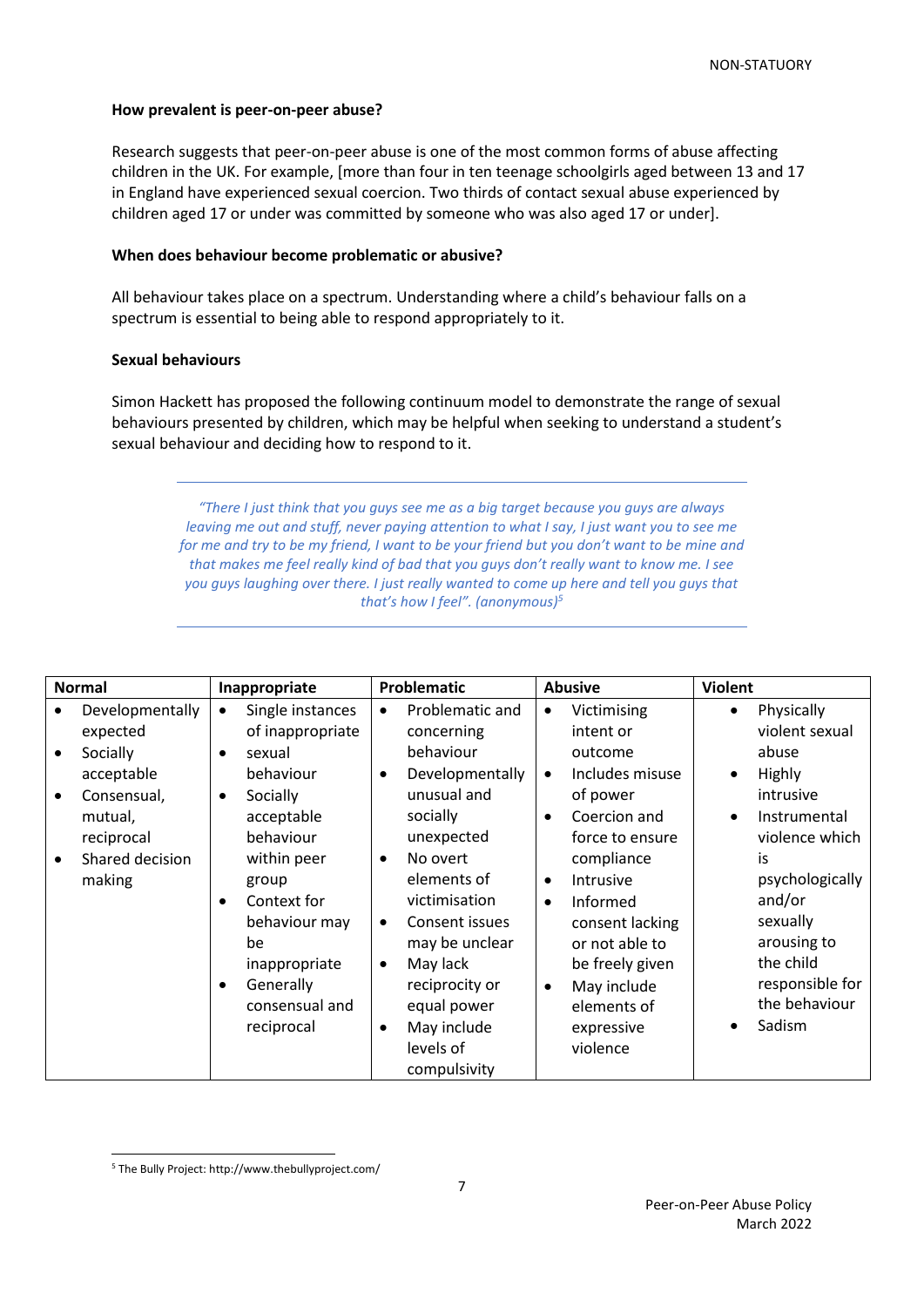Hackett's continuum relates exclusively to sexual behaviours and is not exhaustive. The Brook Sexual Behaviours Traffic Light Tool can help professionals working with children to distinguish between three levels of sexual behaviour – green, amber and red, and to respond according to the level of concern.

### <span id="page-7-0"></span>**Other behaviour**

When dealing with other alleged behaviour which involves reports of, for example, emotional and/or physical abuse, staff can draw on aspects of Hackett's continuum to assess where the alleged behaviour falls on a spectrum and to decide how to respond. This could include, for example, whether it:

- is socially acceptable,
- involves a single incident or has occurred over a period of time,
- is socially acceptable within the peer group,
- is problematic and concerning,
- involves any overt elements of victimisation discrimination e.g. related to race, gender, sexual orientation, physical, emotional, or intellectual vulnerability,
- involves an element of coercion or pre-planning,
- involves a power imbalance between the child/ children allegedly responsible for the behaviour and the child/children allegedly the subject of that power, and
- involves a misuse of power.

### <span id="page-7-1"></span>**How can a child who is being abused by their peers be identified?**

<span id="page-7-2"></span>All staff should be alert to the well-being of students and to signs of abuse, and should engage with these signs, as appropriate, to determine whether they are caused by peer-on-peer abuse. However, staff should be mindful of the fact that the way(s) in which children will disclose or present with behaviour(s) as a result of their experiences will differ.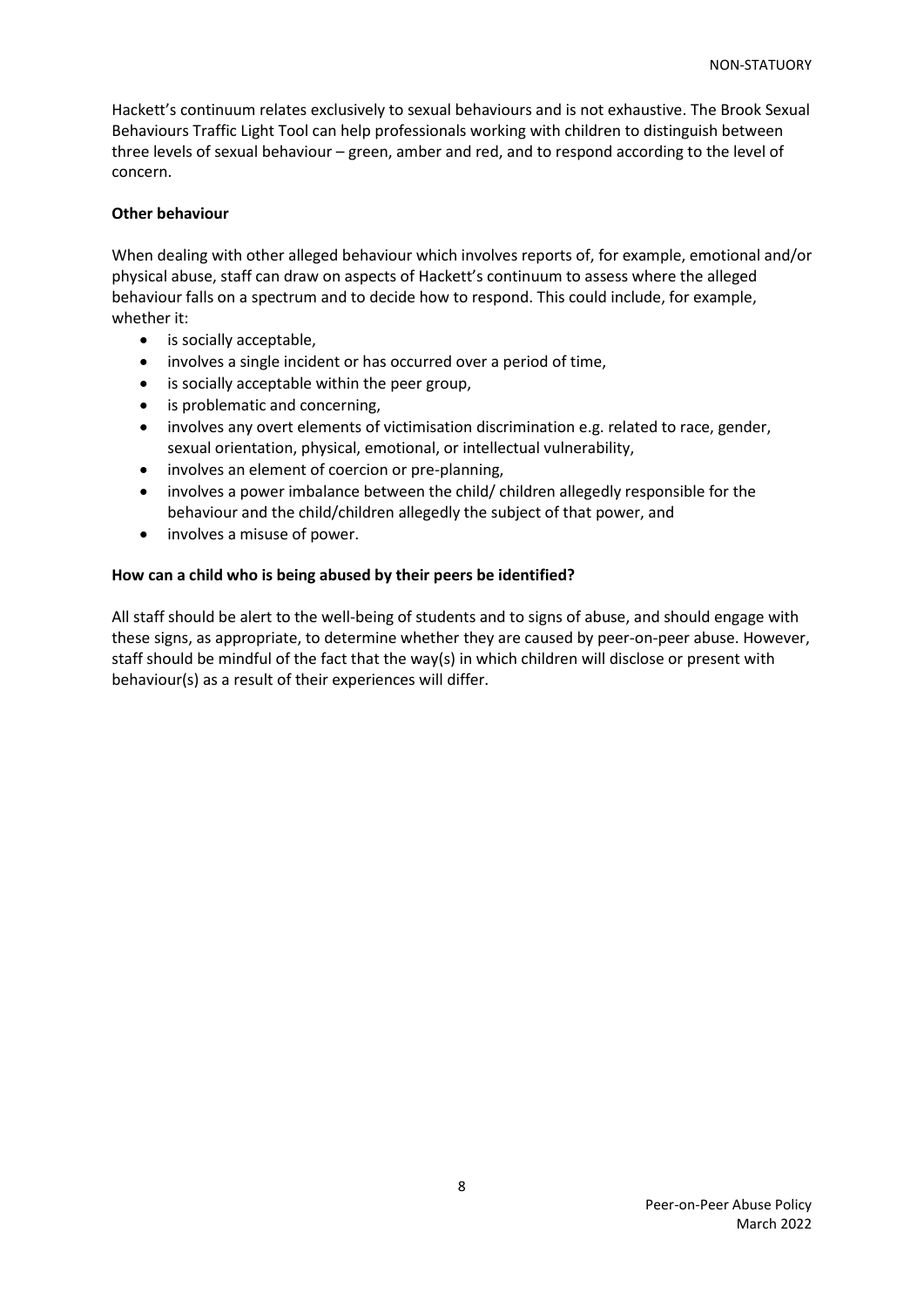# III A whole school approach

### <span id="page-8-0"></span>**School environment**

*"I would just go home and my mum would say, 'Did you have a good day?' and I would*  just say 'Yes' knowing that it wasn't okay, but there was nothing I could do about it. But *what would be better [is] if the teachers checked the cameras more often because it is mostly right in front of the cameras and this has happened from Year Seven and no one has discovered about it." (boy, year 9)*<sup>6</sup>

*"Yes, I got groomed by…I don't know if it was a girl or not...I told my mum, then my mum didn't listen and she went to the police and that's it. Then my mum was like, if she ever contacted me again… started having a go at me." (girl, year 8)* 7

The School actively seeks to raise awareness of and prevent all forms of peer-on-peer abuse by:

- educating all governors, its senior leadership team, staff, students, and parents about this issue. This includes: training all governors, the senior leadership team, and staff on the nature, prevalence and effect of peer-on-peer abuse, and how to prevent, identify, and respond to it. This includes (i) Contextual Safeguarding, (ii) the identification and classification of specific behaviours, including digital behaviours, (iii) the importance of taking seriously all forms of peer-on-peer abuse (no matter how 'low level' they may appear) and ensuring that no form of peer-on-peer abuse is ever dismissed as horseplay or teasing, and (iv) social media and online safety, including how to encourage children to use social media in a positive, responsible and safe way, and how to enable them to identify and manage abusive behaviour online. Training includes case studies which the staff design themselves,
- educating children about the nature and prevalence of peer-on-peer abuse, positive, responsible and safe use of social media, and the unequivocal facts about consent, via PSHE and the wider curriculum. For example, by addressing gender inequality in a statistics class, or by reviewing literature in an English class which addresses bullying and its effect on mental health. Students are frequently told what to do if they witness or experience such abuse, the effect that it can have on those who experience it and the possible reasons for it, including vulnerability of those who inflict such abuse. They are regularly informed about the School's approach to such issues, including its zero-tolerance policy towards all forms of peer-on-peer abuse. Educating students about consent includes teaching them basic facts such as (i) a child under the age of 13 can never consent to any sexual activity; (ii) the age of consent is 16; and (iii) sexual intercourse without consent is rape, and
- engaging parents on these issues by:
	- − talking about them with parents, both in groups and one to one,

− asking parents what they perceive to be the risks facing their child and how they would like to see the School address those risks,

− involving parents in the review of School policies and lesson plans, and

− encouraging parents to hold the School to account on this issue, in part as a result of visibility of

this policy.

<sup>6</sup> Firmin, C., This is it. This is my life...Female Voice in Violence, Final Report, 2011. London: ROTA 7 Ibid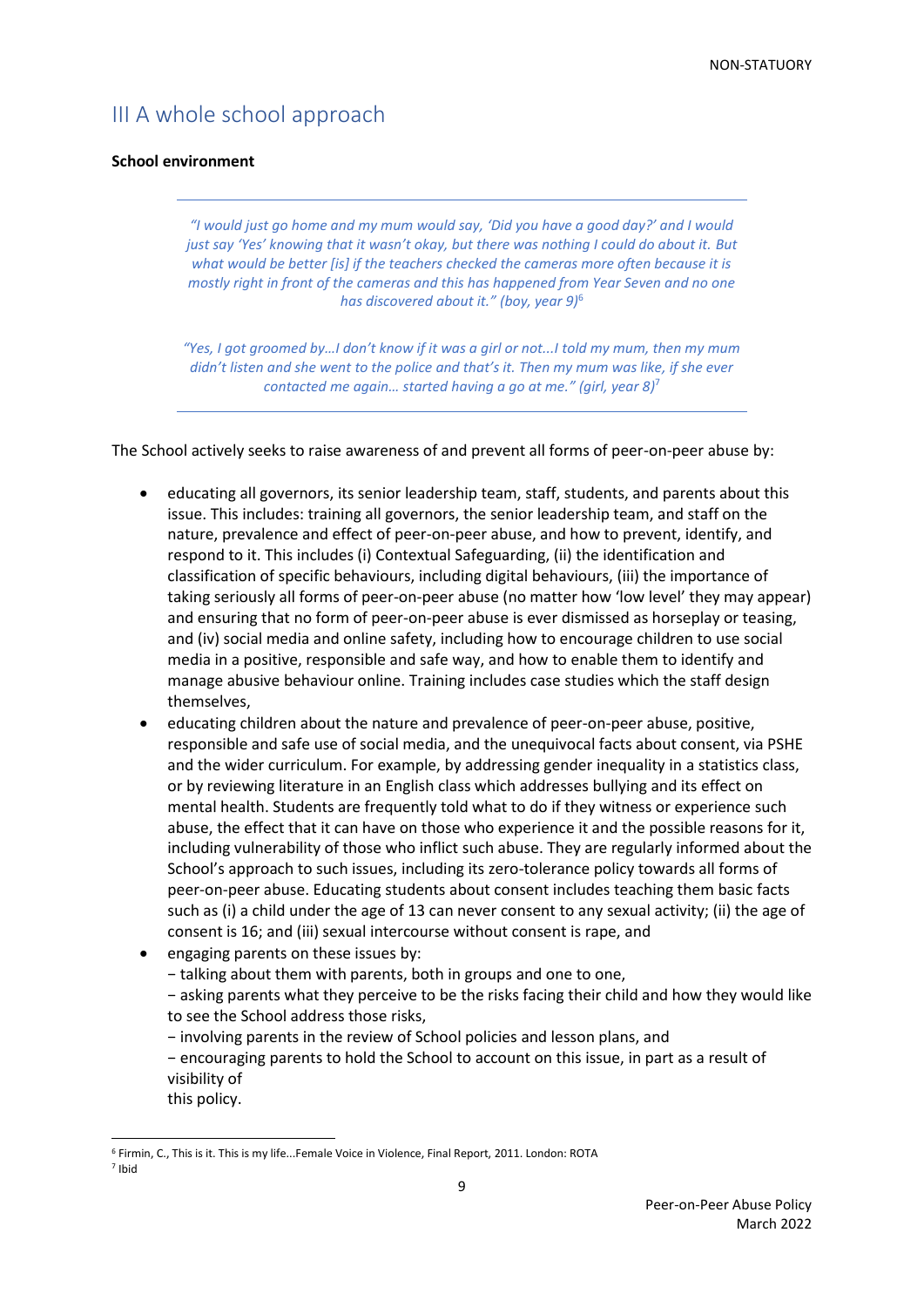- [supporting the on-going welfare of the student body by drawing on multiple resources that prioritise student mental health, and by providing in-school counselling and therapy to address underlying mental health needs. These interventions can be 'de-clinicised' and brokered through a positive relationship with the School and its staff. All staff are trained to meet low-level mental health difficulties within the students]
- working with governors, senior leadership team, and all staff, students and parents to address equality issues, to promote positive values, and to encourage a culture of tolerance and respect amongst all members of the School community,
- creating conditions in which our students can aspire to, and realise, safe and healthy relationships fostering a whole-school culture:

− which is founded on the idea that every member of our School community is responsible for building and maintaining safe and positive relationships, and helping to create a safe School environment in which violence and abuse are never acceptable, [and in which certain behaviour such as the carrying of weapons is not tolerated]

− in which students are able to develop trusting relationships with staff, and in which staff understand, through regular discussion and training, the importance of these relationships in providing students with a sense of belonging, which could otherwise be sought in problematic contexts,

− in which students feel able to share their concerns openly, in a non-judgmental environment, and have them listened to,

− which (i) proactively identifies positive qualities in students; (ii) nurtures these qualities; (iii) teaches and encourages students to think about positive hopes for the future; and (vi) supports students in developing small-scale goals that enable realistic ambitions, and − which provides supervised activities to students that give them the experience of having their needs met that might otherwise apparently be met in abusive circumstances. These can include experiencing (i) status; (ii) excitement; and (iii) a degree of risk,

- responding to cases of peer-on-peer abuse promptly and appropriately, and
- ensuring that all peer-on-peer abuse issues are fed back to the School's safeguarding [team/lead] so that they can spot and address any concerning trends and identify students who may be in need of additional support. [This is done by way of a weekly staff meeting at which all concerns about students (including peer-on-peer abuse issues) are discussed]; challenging the attitudes that underlie such abuse (both inside and outside the classroom).

### <span id="page-9-0"></span>**Multi-agency working**

*"Sometimes if it's serious they are gonna tell somebody and that comforts you sometimes if you know that something is going to be done". (girl, 14, Birmingham)* 8

The School actively engages with its Local Safeguarding Partnership in relation to peer-on-peer abuse, and works closely with, for example, children's social care, the police, KCSEB, and other schools.

The relationships the School has built with these partners are essential to ensuring that the School is able to prevent, identify early, and appropriately handle cases of peer-on-peer abuse. They help the School to:

(a) develop a good awareness and understanding of the different referral pathways that operate in its local area, as well as the preventative and support services which exist; (b) ensure that its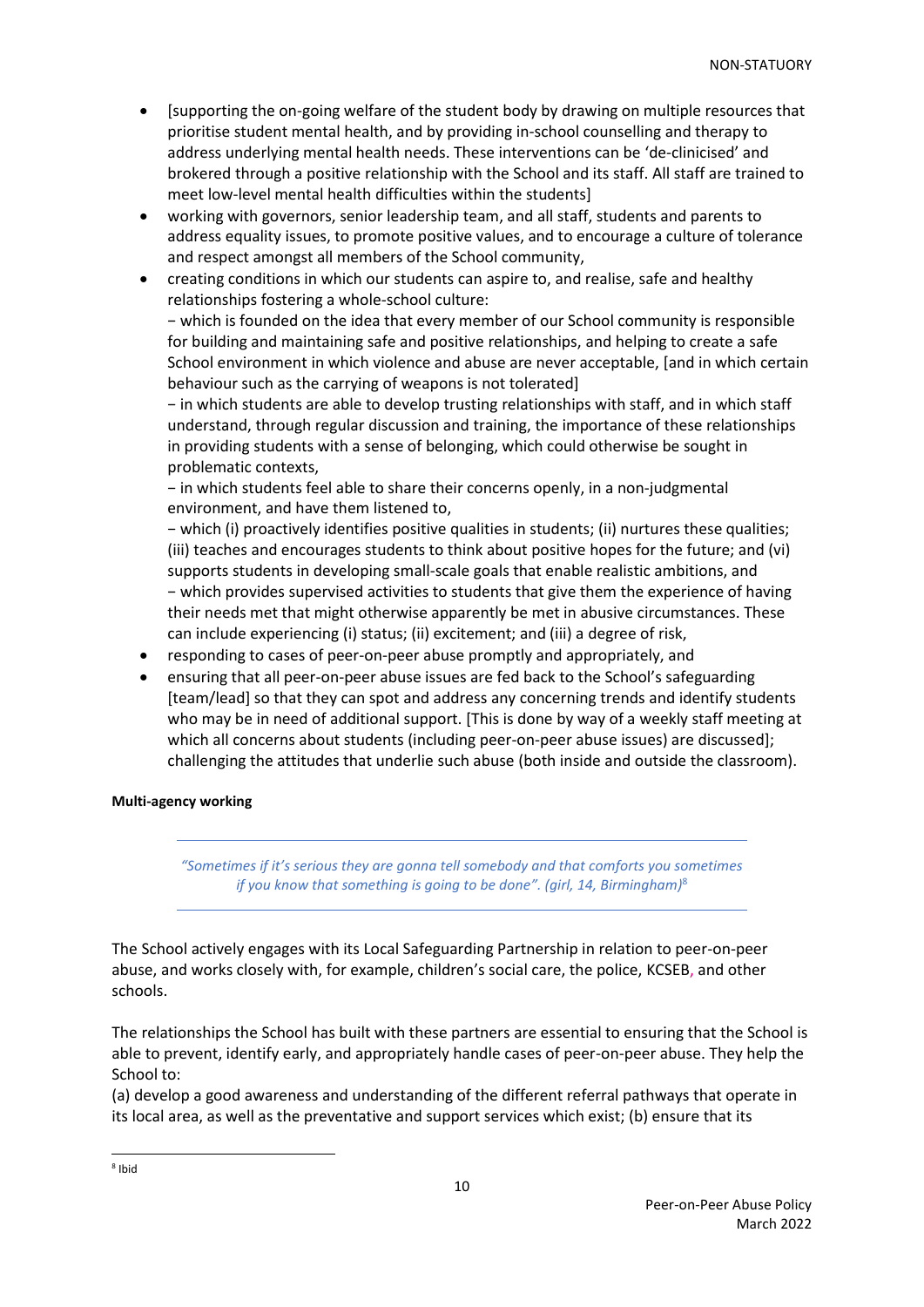students are able to access the range of services and support they need quickly; (c) support and help inform the School's local community's response to peer-on-peer abuse; (d) increase the School's awareness and understanding of any concerning trends and emerging risks in its local area to enable it to take preventative action to minimise the risk of these being experienced by its students.

<span id="page-10-0"></span>The School actively refers concerns and allegations of peer-on-peer abuse where necessary to children's social care, the police, KSTEM. This is particularly important because peer- on- peer abuse can be a complex issue, and even more so where wider safeguarding concerns exist. It is often not appropriate for one single agency (where the alleged incident cannot appropriately be managed internally by the School itself) to try to address the issue alone – it requires effective partnership working.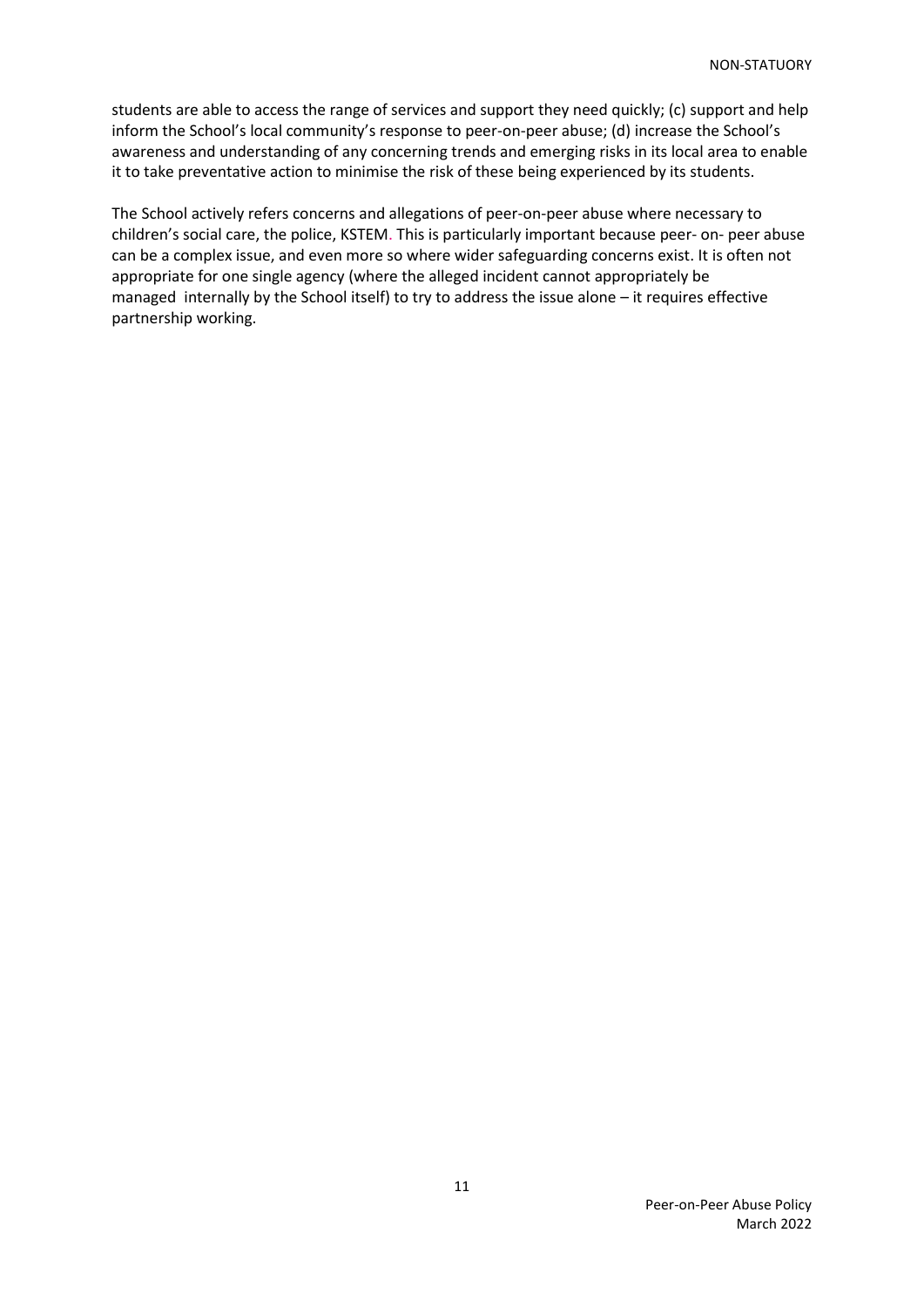# IV Responding to concerns or allegations of peer-on-peer abuse

*"And all teachers chat in the staff room; they say they won't say anything and then the next thing you know the other teachers are looking at you and the whole school knows". (girl, 15, Birmingham)*<sup>9</sup>

### <span id="page-11-0"></span>**General principles**

It is essential that all concerns and allegations of peer-on-peer abuse are handled sensitively, appropriately and promptly. The way in which they are responded to can have a significant impact on our School environment.

Any response should:

- include a thorough investigation of the concern(s) or allegation(s), and the wider context in which it/they may have occurred (as appropriate) – depending on the nature and seriousness of the alleged incident(s), it may be appropriate for the police and/or children's social care to carry out this investigation,
- treat all children involved as being at potential risk – while the child allegedly responsible for the abuse may pose a significant risk of harm to other children, s/he may also have considerable unmet needs and be at risk of harm themselves. The School should ensure that a safeguarding response is in place for both the child who has allegedly experienced the abuse, and the child who has allegedly been responsible for it, and additional sanctioning work may be required for the latter,
- take into account:

− that the abuse may indicate wider safeguarding concerns for any of the children involved, and consider and address the effect of wider sociocultural contexts – such as the child's/ children's peer group (both within and outside the School); family; the School environment; their experience(s) of crime and victimisation in the local community; and the child/children's online presence. Consider what changes may need to be made to these contexts to address the child/ children's needs and to mitigate risk, and

− the potential complexity of peer-on-peer abuse and of children´s experiences, and consider the interplay between power, choice and consent. While children may appear to be making choices, if those choices are limited they are not consenting,

− the views of the child/children affected. Unless it is considered unsafe to do so (for example, where a referral needs to be made immediately), the DSL should discuss the proposed action with the child/ children and their parents, and obtain consent to any referral before it is made. The School should manage the child/children's expectations about information sharing, and keep them and their parents informed of developments, where appropriate and safe to do so. It is particularly important to take into account the wishes of any child who has allegedly been abused, and to give that child as much control as is reasonably possible over decisions regarding how any investigation will be progressed and how they will be supported.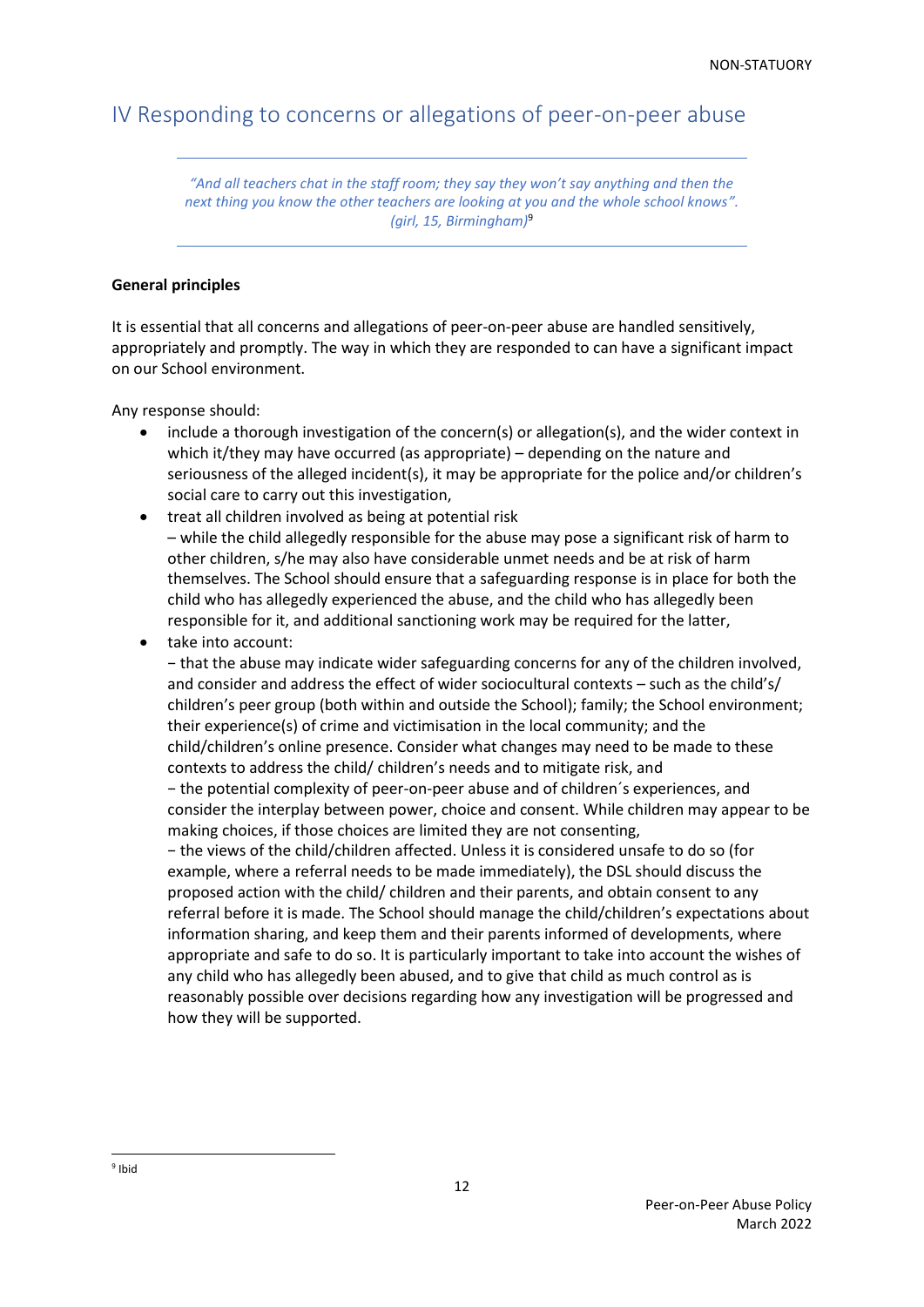## **What should you do if you suspect either that a child may be at risk of or experiencing abuse by their peer(s), or that a child may be at risk of abusing or may be abusing their peer(s)?**

If a member of staff thinks for whatever reason that a child may be at risk of or experiencing abuse by their peer(s), or that a child may be at risk of abusing or may be abusing their peer(s), they should discuss their concern with the DSL without delay (in accordance the School Child Protection Policy) so a course of action can be agreed.

## **Where a child is suffering, or is likely to suffer from harm, it is important that a referral to children's social care (and, if appropriate, the police) is made immediately.**

## **Anyone can make a referral. Where referrals are not made by the DSL, the DSL should be informed as soon as possible that a referral has been made.**

If a child speaks to a member of staff about peer- on-peer abuse that they have witnessed or are a part of, the member of staff should listen to the child and use open language that demonstrates understanding rather than judgement.

## <span id="page-12-0"></span>**How will the School respond to concerns or allegations of peer-on-peer abuse?**

*"I told someone something once and it just made everything worse. If I thought for one minute that it would help me then I'd talk but I know that it won't so what's the point"? (girl, 15, Birmingham)* 10

The DSL will discuss the concern(s) or allegation(s) with the member of staff who has reported it/them and will, where necessary, take any immediate steps to ensure the safety of the child/all children affected.

Where any concern(s) or allegation(s) indicate(s) that indecent images of a child or children may have been shared online, the DSL should consider what urgent action can be taken in addition to the actions and referral duties set out in this policy, and in the School's [youth involved sexual imagery policy], to seek specialist help in preventing the images spreading further and removing the images from the internet.

The Internet Watch Foundation (IWF), for example, has a trained team that can evaluate and remove illegal images from the internet when the images are reported to them quickly. They will also share the image with the National Crime Agency's CEOP Command to facilitate an investigation. Any report to IWF will be made in consultation with the police.

DSLs should always use their professional judgement to: (a) assess the nature and seriousness of the alleged behaviour,71 and (b) determine whether it is appropriate for the alleged behaviour to be to be dealt with internally and, if so, whether any external specialist support is required.

In borderline cases the DSL may wish to consult with children's social care and/or [insert name(s) of local MASH (or equivalent), and/or other relevant agencies in accordance with the Local Safeguarding Partnership's procedures] on a no -names basis (where possible) to determine the most appropriate response.

 $10$  Ibid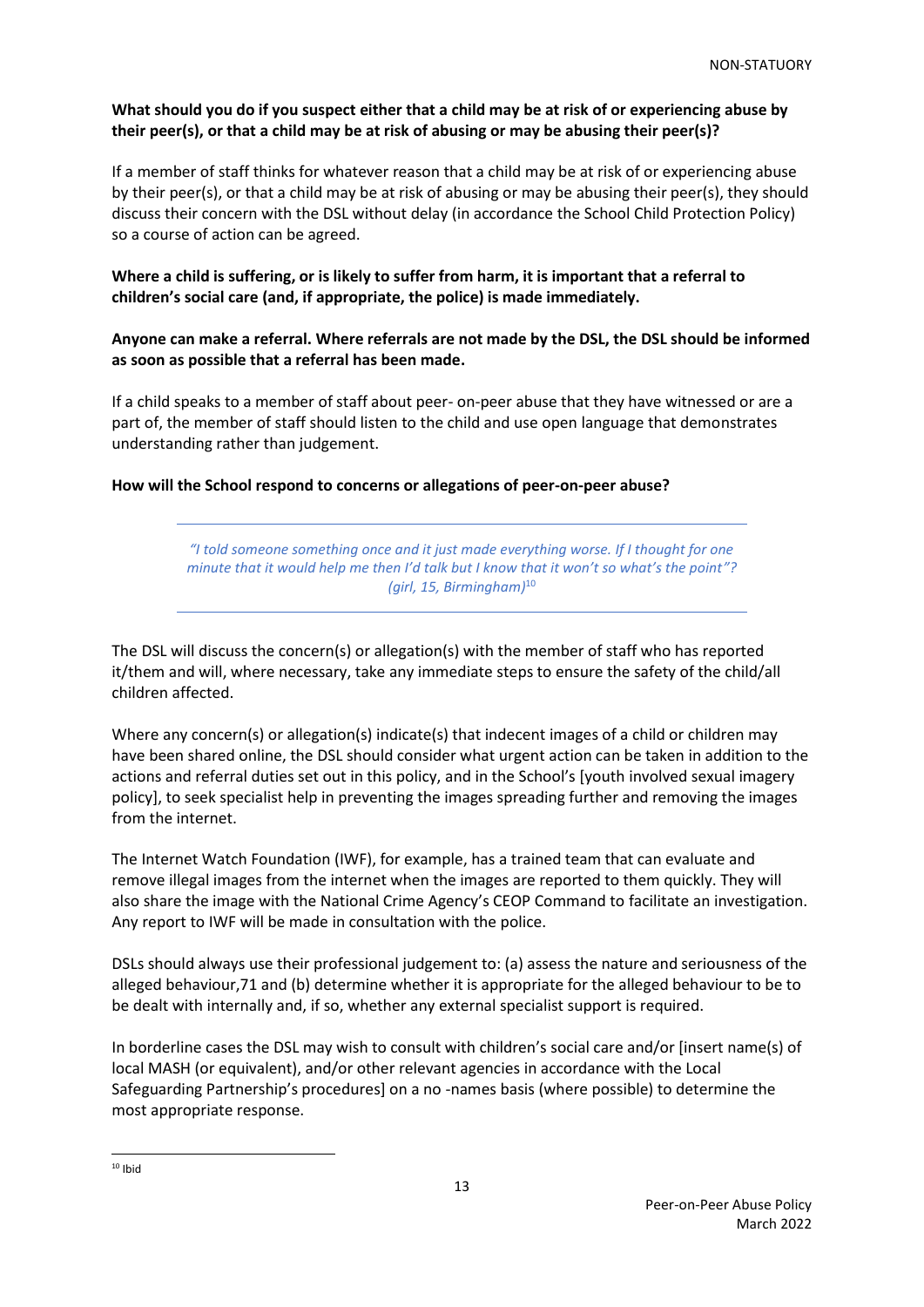Where the DSL considers or suspects that the alleged behaviour in question might be abusive or violent on a spectrum or where the needs and circumstances of the individual child/children in question might otherwise require it, the DSL should contact children's social care and/or the police immediately and, in any event, within 24 hours of the DSL becoming aware of the alleged behaviour. The DSL will discuss the concern(s) or allegation(s) with the agency and agree on a course of action, which may include:

**A**) **Manage internally with help from external specialists where appropriate and possible.** *Where the alleged behaviour between peers is abusive or violent (as opposed to inappropriate or problematic – unless as stated above), scenarios B, C or D should ordinarily apply. However, where support from local agencies is not available, the School may need to handle concerns or allegations internally. In these cases, the School will engage and seek advice from external specialists (either in the private and/or voluntary sector).*

**B**) **Undertake/contribute to an inter-agency early help assessment, with targeted early help services provided to address the assessed needs of the child/children and their family.** *These services may, for example, include family and parenting programmes, responses to emerging thematic concerns in extra familial contexts, a specialist harmful sexual behaviour team, CAMHS and/or youth offending services.*

### **C**) **Refer the child/children to children's social care for a section 17/47 statutory assessment.**

*Where a child is suffering, or is likely to suffer from harm, it is important that a referral to children's social care (and, if appropriate, a report to the police) is made immediately. This referral will be made to children's social care in the area where the/each child lives. Depending on the safeguarding procedures issued by the Local Safeguarding Partnership in that area, there will normally be an initial review and assessment of the referral, in accordance with that area's assessment framework. As a matter of best practice, if an incident of peer-on-peer abuse requires referral to and action by children's social care and a strategy meeting is convened, then the School will hold every professional involved in the case accountable for their safeguarding response, including themselves, to both the/each child who has experienced the abuse, and the/each child who was responsible for it, and the contexts to which the abuse was associated.*

**D) Report alleged criminal behaviour to the police.** *Alleged criminal behaviour will ordinarily be reported to the police. However, there are some circumstances where it may not be appropriate to report such behaviour to the police. For example, where the exchange of youth involved sexual imagery does not involve any aggravating factors [see the School's youth involved sexual imagery policy for further information]. All concerns or allegations will be assessed on a case by case basis, and in light of the wider context.*

#### <span id="page-13-0"></span>**Safety plans**

The School will always carry out a safety plan in respect of:

- any child who is alleged to have behaved in a way that is considered to be abusive or violent,
- any child who has reportedly been abused or affected by the alleged abusive or violent behaviour by another child, or
- any child who may be at risk due to the alleged abusive or violent behaviour by another child as deemed appropriate by the DSL.

Where it is alleged that a child has behaved in a way that is considered to be inappropriate or problematic (as opposed to abusive or violent), the DSL will use their professional judgment – based on the particular concern(s) and/or allegation(s) raised, and the needs and circumstances of the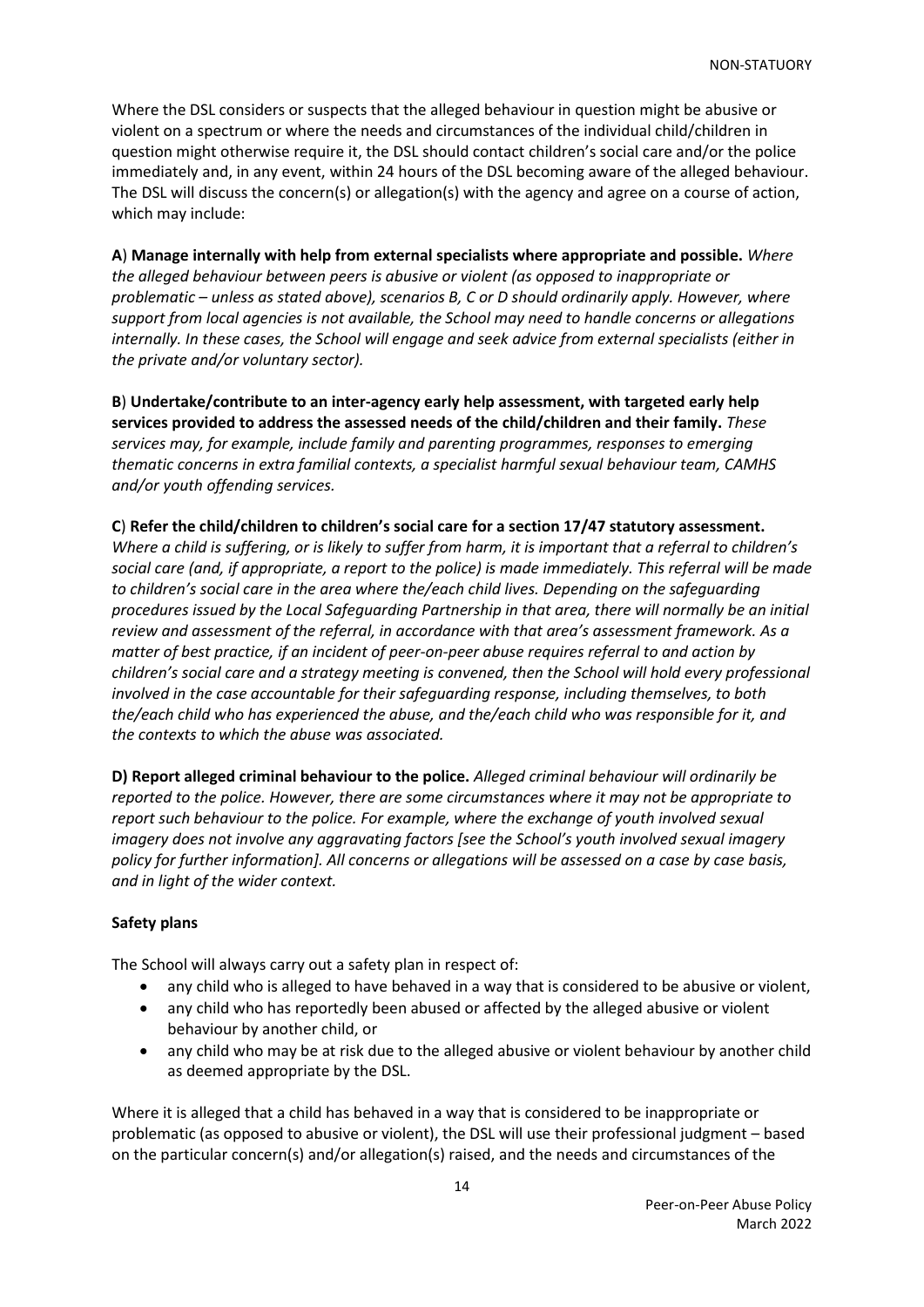individual child/children in question – to determine whether (as explained above) it would be appropriate to contact children's social care, and to carry out a safety plan.

Careful judgment and consideration are required as to whether alleged behaviour which might be judged to be inappropriate by an adult might actually be harmful to another child. Consultation is recommended with children's social care if there is any doubt about this, including the context, severity of the alleged behaviour, impact of the alleged behaviour on others, risk to others, and whether there are any patterns of behaviour occurring.

Where other children have been identified as witnesses to alleged abuse or violence, consideration should also be given by the DSL to whether there might be any risks to those children, and whether a safety plan would be appropriate in relation to any risks presenting to them.

### <span id="page-14-0"></span>**Information sharing, data protection and record keeping**

When responding to concern(s) or allegation(s) of peer-on-peer abuse, the School will:

- always consider carefully, in consultation with children's social care, the police and other relevant agencies (where they are involved), how to share information about the concern(s) or allegation(s) with the student(s) affected, their parents, staff, and other students and individuals,
- record the information that is necessary for the School and other relevant agencies (where they are involved) to respond to the concern(s) or allegation(s) and safeguard everyone involved,
- keep a record of the legal purpose for sharing the information with any third party, including relevant authorities, and ensure that the third party has agreed to handle the information securely and to only use it for the agreed legal purpose, and
- be mindful of and act in accordance with its safeguarding and data protection duties, including those set out in *Working Together to Safeguard Children* (July 2018) and the *HM Government advice on Information Sharing* (updated in July 2018).

#### <span id="page-14-1"></span>**Disciplinary action**

The School may wish to consider whether disciplinary action may be appropriate for any child/children involved. However, if there are police proceedings underway, or there could be, it is critical that the School works in partnership with the police and/or children's social care.

Where a matter is not of interest to the police and/ or children's social care, the School may still need to consider what is the most appropriate action to take to ensure positive behaviour management. Disciplinary action may sometimes be appropriate, including to:

- (a) ensure that the child/children take(s) responsibility for and realise(s) the seriousness of their behaviour;
- (b) demonstrate to the child/children and others that peer-on-peer abuse can never be tolerated; and
- (c) ensure the safety and wellbeing of other children.

However, these considerations must be balanced against any police investigations, the child's/children's own potential unmet needs, and any action or intervention planned regarding safeguarding concerns. Before deciding on appropriate action the School will always consider its duty to safeguard all children in its care from harm; the underlying reasons for a child's behaviour; any unmet needs, or harm or abuse suffered by the child; the risk that the child may pose to other children; and the severity of the peer-on-peer abuse and the causes of it.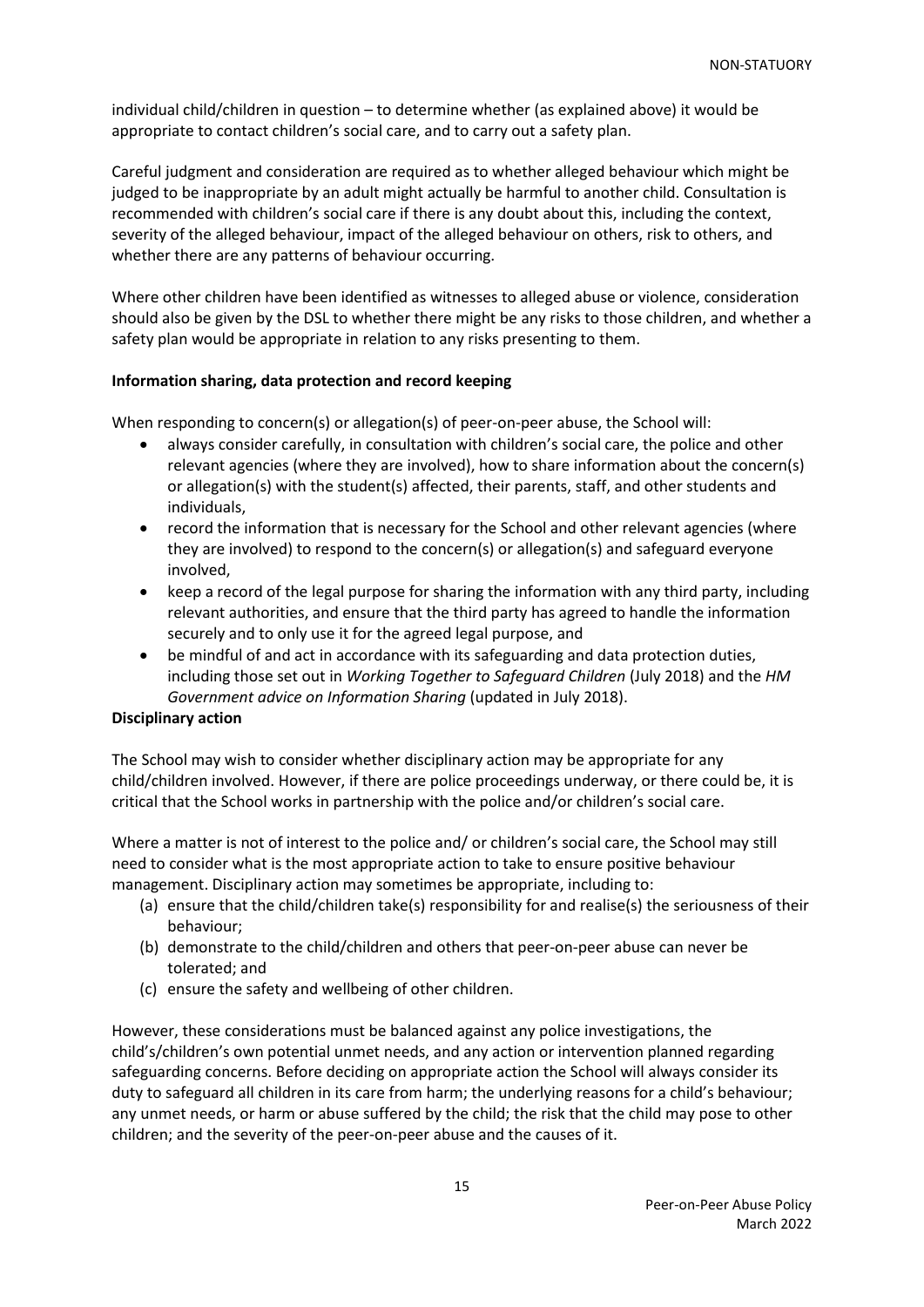The School will, where appropriate, consider the potential benefit, as well as challenge, of using managed moves or exclusion as a response, and not as an intervention, recognizing that even if this is ultimately deemed to be necessary, some of the measures referred to in this policy may still be required. For example, action may still need to be taken by

the School in relation to other students who have been involved with and/or affected by peer- onpeer abuse. Exclusion will only be considered as a last resort and only where necessary to ensure the safety and wellbeing of the other children in the School. Engaging in Fair Access Panel Processes to assist with decision-making associated to managed moves and exclusions can also be beneficial.76 In the event of any managed move, consideration must be given to sharing information with the receiving school regarding the peer-on- peer abuse in order to allow best protection of children in the new school.

Disciplinary interventions alone are rarely able to solve issues of peer-on-peer abuse, and the School will always consider the wider actions that may need to be taken, and any lessons that may need to be learnt going forwards, as set out above and below.

### <span id="page-15-0"></span>**On-going proactive work for a whole-school community Contextual Safeguarding approach**

*"I am not in school today as I am pretending to be ill. I have been bullied every day since I started school and have been having thoughts about ending my own life. I am called fat and ugly and have been told that nobody would care if I died. I feel really sad and want them to stop. Sometimes I think the only way it would all be over is if I killed myself." (gender unknown, 15)*<sup>11</sup>

The School's response to concerns or allegations of peer-on-peer abuse should be part of on-going proactive work by the School to embed best practice and in taking a whole-school community Contextual Safeguarding approach (defined above) to such abuse. As such the School's response can become part of its wider prevention work.

This response may involve the School working with the local authority to undertake, for example, a Contextual Safeguarding school assessment which would fit into a systems approach to Contextual Safeguarding. The response could also include the School asking itself a series of questions about the context in which an incident of peer-on-peer abuse occurred in the School, the local community in which the School is based, and the wider physical and online environment – such as:

- What protective factors and influences exist within the School (such as positive peer influences, examples where peer-on-peer abuse has been challenged, etc.) and how can the School bolster these?
- How (if at all) did the School's physical environment or the students' routes to and from the School contribute to the abuse, and how can the School address this going forwards, for example by improving the School's safety, security and supervision, or by working with local safeguarding partners to mitigate the risks to students' safety whilst travelling to and from the School?
- How (if at all) did the online environment contribute to the abuse, and how can the School address this going forwards, for example by strengthening the way in which the School encourages positive and safe use of the internet by students?
- Did wider gender norms, equality issues, and/or societal attitudes contribute to the abuse?

<sup>&</sup>lt;sup>11</sup> NSPCC[, Childline Annual Review 2017/2018,](https://learning.nspcc.org.uk/media/1596/courage-talk-childline-annual-review-2017-18.pdf) The Courage To Talk, 2018, page 16